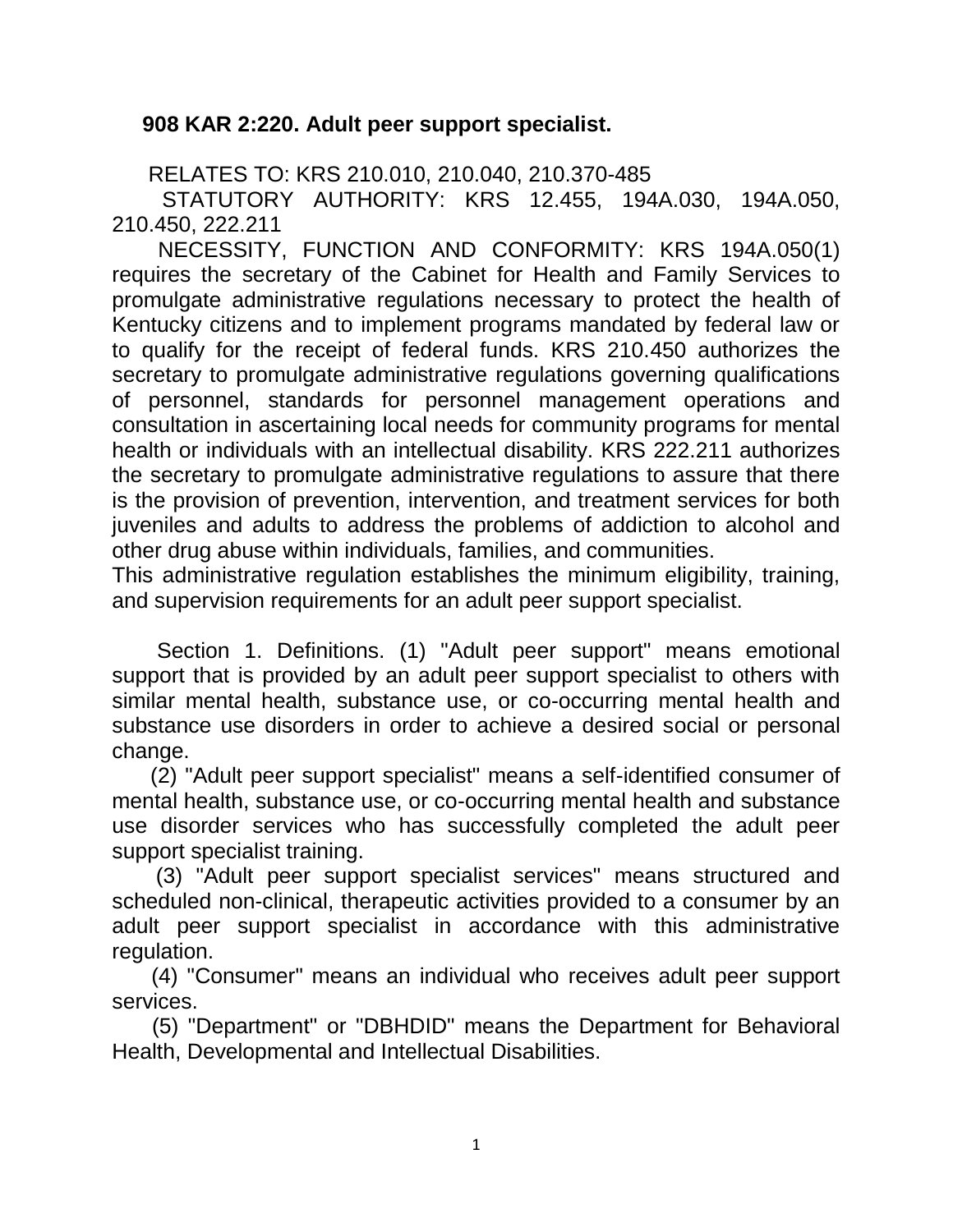(6) "Recovery" means a process of change through which a consumer improves in health and wellness, lives a self-directed life, and strives to reach full potential.

 (7) "Regional community mental health center" or "CMHC" means the board established by KRS 210.380 and governed by KRS 210.370 to 210.485.

 (8) "Training curriculum" means a total package of learning activities designed to achieve the goals of the training program with:

 (a) The objective that trainees will acquire the specific knowledge and skills (competencies) needed to perform the duties of an adult peer support specialist; and

(b) Four (4) primary components, including:

1. Content or information to be transmitted, including:

a. Theoretical framework;

b. Conceptual rationale;

c. Best standards of practice;

d. Application to direct practice; and

e. Congruence between and within sections;

 2. Organization of the curriculum, including structure, format, and sequencing, incorporating:

a. Concordance with the natural learning process;

 b. Design of each section linked to specific learning objectives, with adequate time provided for each;

c. Linkages between sections;

 d. Knowledge and skills that are conceptually related, or that are performed together on the job, are taught together; and

 e. Retention and understanding facilitated by principles of sequencing (from simple to complex, from the universal to the exception, and from fundamental to more refined applications) and repetition;

 3. Training methods appropriate to adult learners in an applied setting, in each section or topic area, including:

a. Discussion to promote exploration and understanding of the topic;

b. Experiential exercises or simulations; and

 c. Presentation of the same concepts using a variety of learning strategies (for example, hearing, seeing, modeling, and then practicing) to ensure that trainees with different learning styles can assimilate the knowledge; and

4. Evaluation methods, including: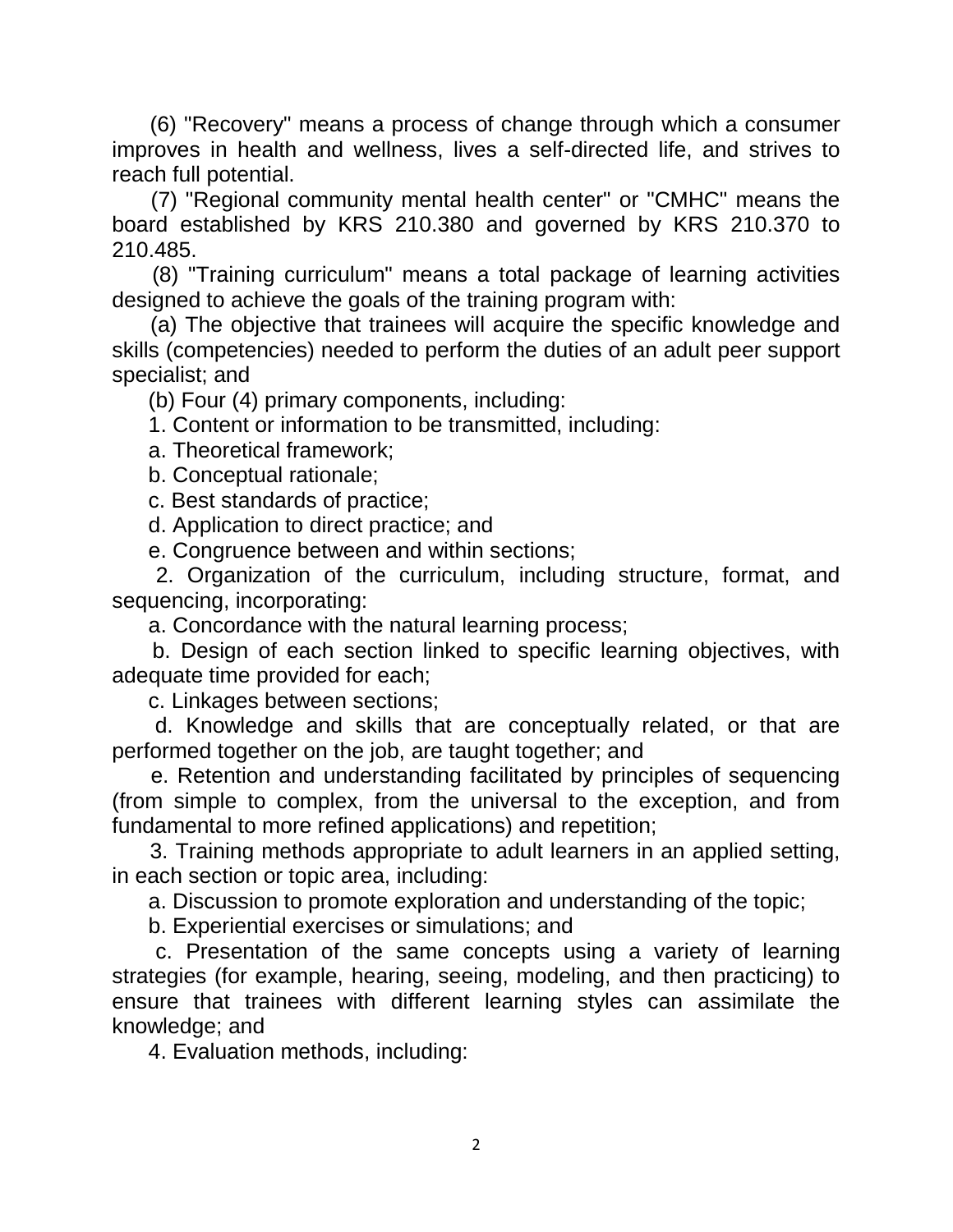a. Trainee knowledge assessment through testing, with achievement of a passing aggregate assessment score of at least seventy (70) percent; and

b. Trainee performance reviews of trainers.

Section 2. Eligibility. An adult peer support specialist shall:

(1) Be eighteen (18) years of age or older;

 (2) Have a current or past diagnosis of a mental health, substance use, or co-occurring mental health and substance use disorders;

(3) Have received or be receiving treatment;

 (4) Have a minimum educational requirement of a high school diploma or General Equivalence Diploma (GED) certificate;

 (5) Demonstrate a pattern of recovery from a mental health, substance use, or co-occurring mental health and substance use disorders;

 (6) Successfully complete adult peer support specialist training approved by the department or receive a training waiver for this requirement in accordance with Section 5 of this administrative regulation; and

 (7) Successfully complete, maintain, and submit to the department documentation of a minimum of six (6) hours of related training or education in each subsequent year.

Section 3. Department Responsibilities.

 (1) The department shall, within twenty (20) business days, approve or deny at least a thirty (30) hour adult peer support specialist training curriculum based on a nationally recognized model, which shall include modules on the following:

(a) Problem solving;

(b) Wellness recovery action plan;

(c) Stages in the recovery process;

(d) Effective listening skills;

(e) Establishing recovery goals; and

(f) Using support groups to promote and sustain recovery.

 (2) The department shall maintain a record of all approved adult peer support training providers on the department's Web site.

 (3) Providers of approved curricula shall notify the department within twenty (20) business days of a trainee's successful completion of an adult peer support training.

 (4) The department shall maintain a record of all individuals who have successfully completed the adult peer support specialist training or who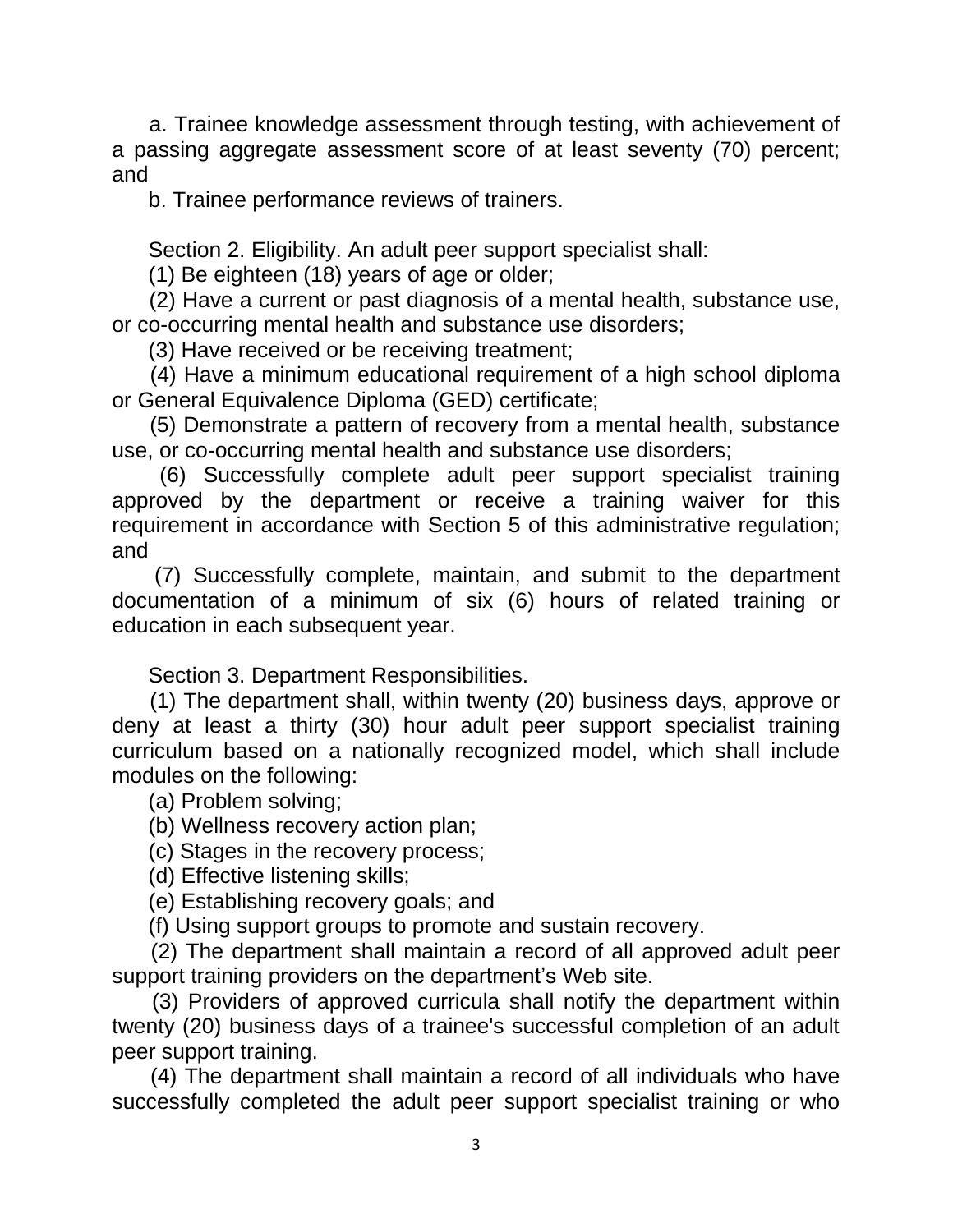have received a training waiver in accordance with subsection (5) of this section and Section 5 of this administrative regulation.

 (5) The department shall review all requests to waive the training requirement and shall, within twenty (20) business days:

 (a) Approve, in writing, the request based on the documentation provided by the individual; or

 (b) Deny, in writing, the request if the individual fails to demonstrate compliance with any portion of this administrative regulation.

 Section 4. Adult Peer Support Specialist Responsibilities. An adult peer support specialist shall:

 (1) Use relevant personal stories to assist other consumers through experience;

(2) Serve as a role model to a consumer;

 (3) Encourage consumer voice and choice during development and implementation of plans;

(4) Support a consumer by:

 (a) Attending team meetings on behalf of the consumer at the request of the consumer; or

 (b) Accompanying the consumer to meetings upon the consumer's request;

(5) Empower a consumer to have the confidence to be a self-advocate;

 (6) Help providers or other individuals understand the importance of integrating consumer voice and choice in services and support within a system of care;

 (7) Promote socialization, recovery, self-advocacy preservation, and enhancement of community living skills for consumers; and

 (8) Complete and maintain documentation of a minimum of six (6) hours of related training or education in each subsequent year after successful completion of the adult peer support specialist training or receipt of waiver, and shall submit a list of all trainings in which the adult peer support specialist participated, the provider or presenter of the training, and the number of hours of each training to the department every three (3) years. The submission due date shall be the last day of the month of which the adult peer support specialist's initial training was completed.

 Section 5. Request to Waive the Adult Peer Support Specialist Training. (1) An individual requesting to waive the adult peer support specialist training shall: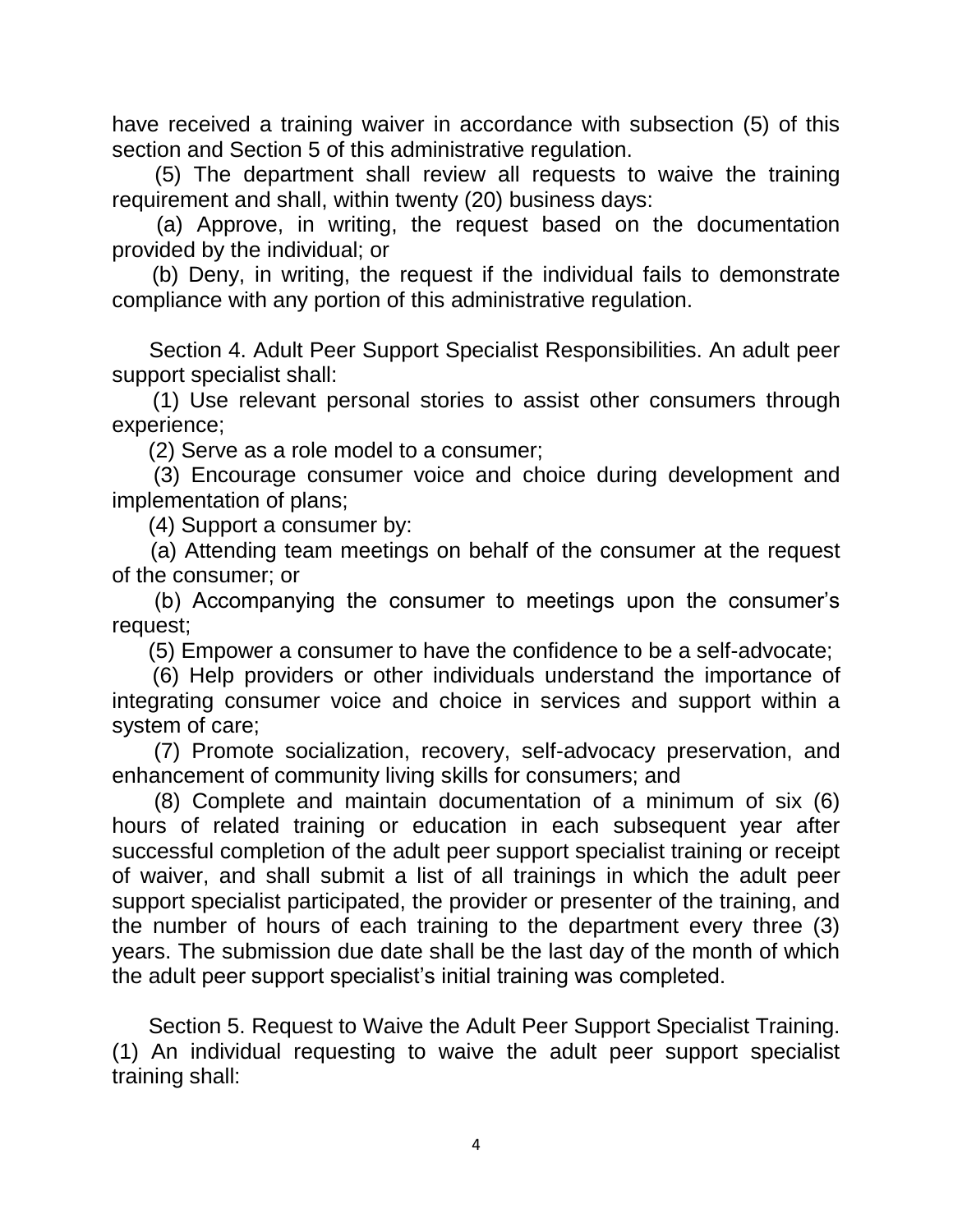(a) Provide documentation to the department, on the department's Web site, of successful completion of an adult peer support specialist training sponsored by a federal entity or by another state that is comparable to the adult peer support specialist training in this administrative regulation; and

 (b) Provide documentation to show that the training has occurred within five (5) years of the waiver request.

 (2) The department shall review all requests to waive the training requirement and shall, within twenty (20) business days:

 (a) Approve, in writing, the request based on the documentation provided by the individual; or

 (b) Deny, in writing, the request if the individual fails to demonstrate compliance with any portion of this administrative regulation.

 (3) If an individual is denied a training waiver, he or she may complete the adult peer support specialist training in accordance with the requirements in Section 2 of this administrative regulation.

 Section 6. Supervision of an Adult Peer Support Specialist. (1) Adult peer support specialist services shall be provided under the supervision of one (1) of the following professionals:

(a) Physician;

(b) Psychiatrist;

(c) Advanced practice registered nurse;

(d) Physician assistant;

(e) Licensed psychologist;

 (f) Licensed psychological practitioner including a certified psychologist or a certified psychologist with autonomous functioning;

(g) Licensed clinical social worker;

(h) Licensed professional clinical counselor;

(i) Licensed marriage and family therapist;

(j) Licensed psychological associate;

(k) Marriage and family therapy associate;

(l) Certified social worker;

(m) Licensed professional counselor associate;

(n) Licensed professional art therapist;

(o) Licensed professional art therapist associate;

(p) Professional equivalent working within a CMHC;

(q) Licensed clinical alcohol and drug counselor;

(r) Licensed clinical alcohol and drug counselor associate;

(s) Certified alcohol and drug counselor; or

(t) Psychiatric nurse working in a CMHC.